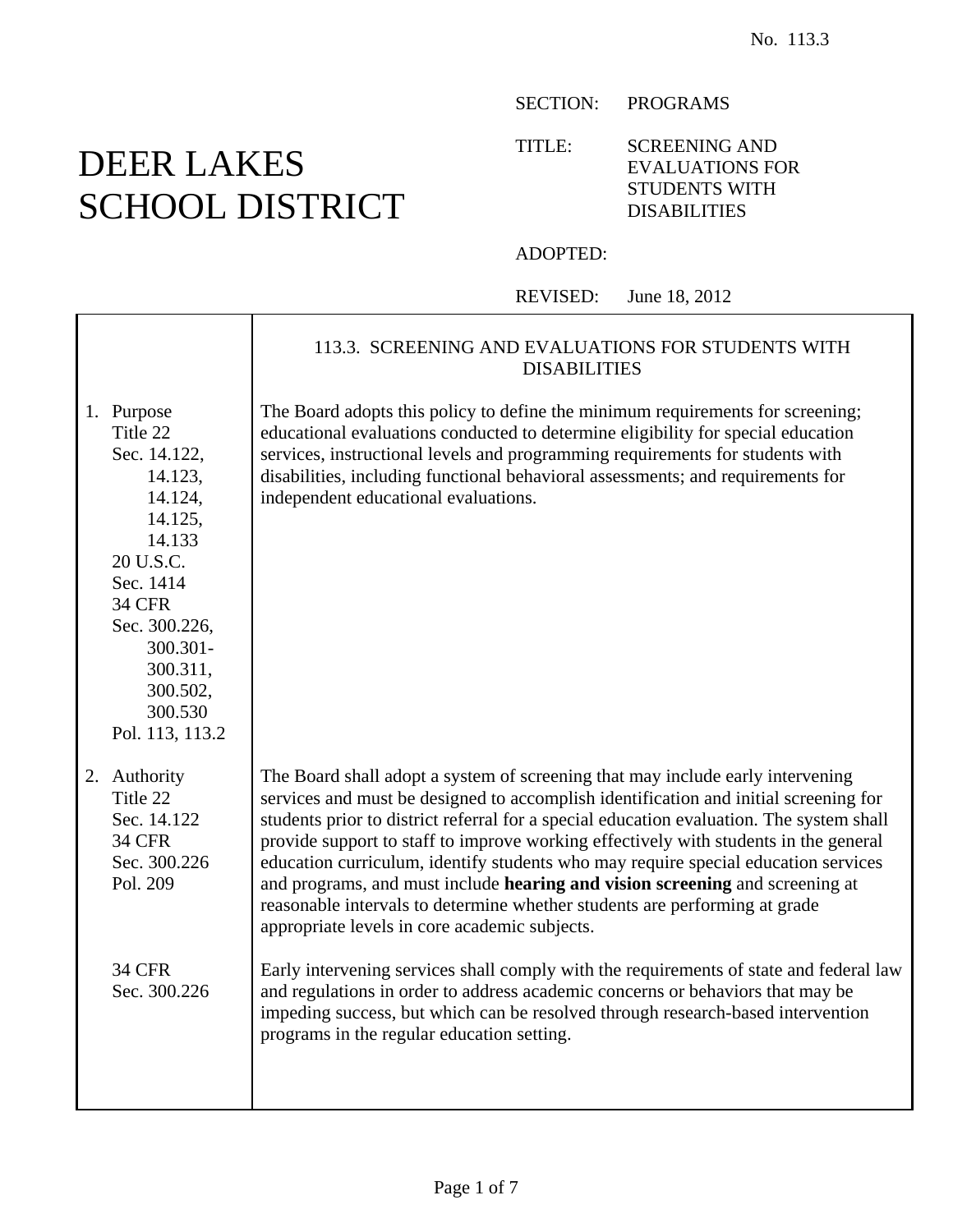## 113.3. SCREENING AND EVALUATIONS FOR STUDENTS WITH DISABILITIES - Pg. 2

| Title 22<br>Sec. 14.133<br><b>34 CFR</b><br>Sec. 300.530<br>Pol. 113, 113.1,<br>113.2          | The Board authorizes the use of functional behavioral assessments (FBAs) as an<br>evaluation to gather information to understand the purpose of the student's behaviors<br>and to assist with developing a positive Behavior Support Plan. FBAs must be<br>conducted when:<br>1. A student's behavior interferes with his/her learning or the learning of others and<br>information is necessary to provide appropriate educational programming.                                                                                                                         |
|------------------------------------------------------------------------------------------------|--------------------------------------------------------------------------------------------------------------------------------------------------------------------------------------------------------------------------------------------------------------------------------------------------------------------------------------------------------------------------------------------------------------------------------------------------------------------------------------------------------------------------------------------------------------------------|
|                                                                                                | 2. A student's behavior violates the Student Code of Conduct and is determined to<br>be a manifestation of a student's disability.                                                                                                                                                                                                                                                                                                                                                                                                                                       |
|                                                                                                | 3. A student is placed in an interim alternative educational placement for a<br>qualifying reason permitting such placement for up to forty-five (45) school days<br>for certain offenses.                                                                                                                                                                                                                                                                                                                                                                               |
|                                                                                                | 4. The school contacts law enforcement regarding a student who already has a<br>positive Behavior Support Plan.                                                                                                                                                                                                                                                                                                                                                                                                                                                          |
|                                                                                                | FBAs may also constitute part of the initial evaluation to determine eligibility for<br>special education.                                                                                                                                                                                                                                                                                                                                                                                                                                                               |
| Title 22<br>Sec. 14.123<br>20 U.S.C.                                                           | The district shall comply with requirements of state and federal laws and regulations<br>when conducting evaluations.                                                                                                                                                                                                                                                                                                                                                                                                                                                    |
| Sec. 1414<br><b>34 CFR</b><br>Sec. 300.300-<br>300.311,<br>300.502                             | An appropriate evaluation of a student, whether conducted by district staff or<br>individuals not employed by the district, shall consist of the administration of all<br>testing and the use of all assessment procedures required to determine the existence of<br>all legally defined disabilities reasonably suspected by district staff,<br>parents/guardians, or the evaluator. An appropriate evaluation shall assist in<br>determining the content of the IEP to enable a student with a disability to be involved<br>in and progress in the general curriculum. |
|                                                                                                | A student shall be assessed in all areas related to the suspected disability including, as<br>appropriate, health, vision, hearing, social and emotional status, general intelligence,<br>academic performance, communicative status and motor abilities.                                                                                                                                                                                                                                                                                                                |
| Title 22<br>Sec. 14.124<br>20 U.S.C.<br>Sec. 1414<br><b>34 CFR</b><br>Sec. 300.303-<br>300.306 | A re-evaluation of a student who currently has an IEP shall be conducted as required<br>by state and federal law and regulations.                                                                                                                                                                                                                                                                                                                                                                                                                                        |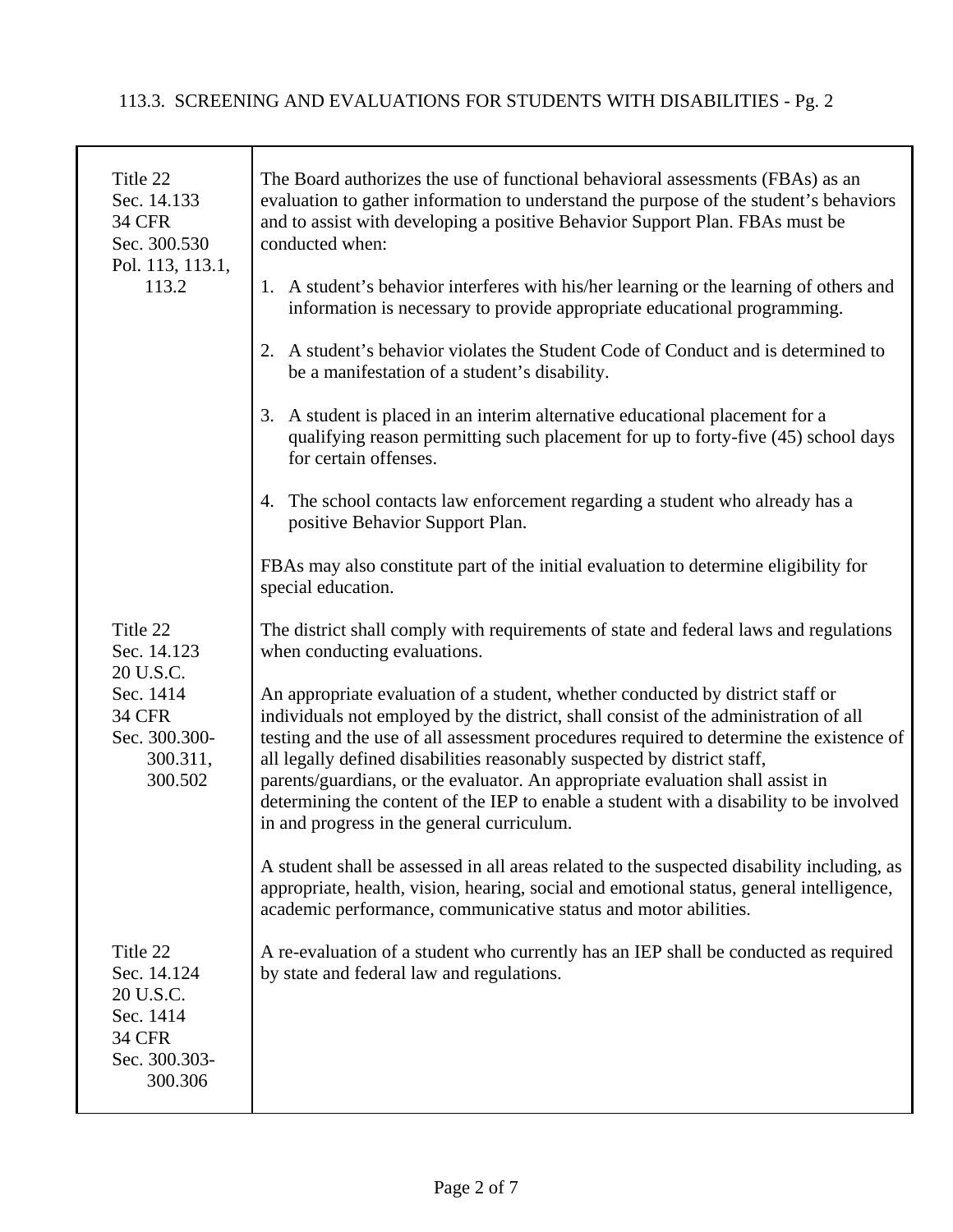| 3. Guidelines                                                        | <b>Parent/Guardian Requests</b>                                                                                                                                                                                                                                                                                                                                  |
|----------------------------------------------------------------------|------------------------------------------------------------------------------------------------------------------------------------------------------------------------------------------------------------------------------------------------------------------------------------------------------------------------------------------------------------------|
| Title 22<br>Sec. 14.122,<br>14.123                                   | Parents/Guardians may request an evaluation at any time. The parent/guardian request<br>must be in writing. If a request is made orally to any professional employee or<br>administrator, that individual shall provide a copy of the permission to evaluate form<br>to the parents/guardians within ten (10) calendar days of the oral request.                 |
|                                                                      | The evaluation shall be completed and a copy of the evaluation report presented to<br>parents/guardians no later than sixty (60) calendar days after receipt of written<br>parent/guardian consent for an evaluation, exclusive of the period following the last<br>day of the spring school term to the first day of the subsequent fall term.                  |
|                                                                      | <b>Appropriate Evaluations</b>                                                                                                                                                                                                                                                                                                                                   |
| Title 22<br>Sec. 14.123<br>20 U.S.C.                                 | An appropriate evaluation shall use a variety of assessment tools and strategies to<br>gather relevant functional, developmental and academic information about a student.                                                                                                                                                                                       |
| Sec. 1414<br><b>34 CFR</b>                                           | An appropriate evaluation shall include:                                                                                                                                                                                                                                                                                                                         |
| Sec. 300.301-<br>300.311,<br>300.502                                 | Testing and assessment techniques required in light of information currently<br>1.<br>available from previous evaluations.                                                                                                                                                                                                                                       |
|                                                                      | 2. Information from parents/guardians and school staff familiar with the<br>performance of the student.                                                                                                                                                                                                                                                          |
|                                                                      | 3. The student's education records.                                                                                                                                                                                                                                                                                                                              |
|                                                                      | The evaluator shall review all such sources of information prior to conducting testing<br>and assessment. The evaluator shall review assessments conducted by others that<br>indicate how the student is responding to early intervening services and scientific<br>research-based instruction and/or include such assessments as part of his/her<br>evaluation. |
|                                                                      | To the extent that the results of such instructional assessments are inconsistent with<br>the results of norm or criterion-referenced testing and assessments that the evaluator<br>has administered, the evaluator shall explain the reason for the inconsistency in<br>his/her report, if possible.                                                            |
| Title 22<br>Sec. 14.125<br><b>34 CFR</b><br>Sec. 300.307-<br>300.311 | When assessing the presence of a specific learning disability, the evaluation shall be<br>consistent with procedures adopted by the district and comply with state and federal<br>law and regulations.                                                                                                                                                           |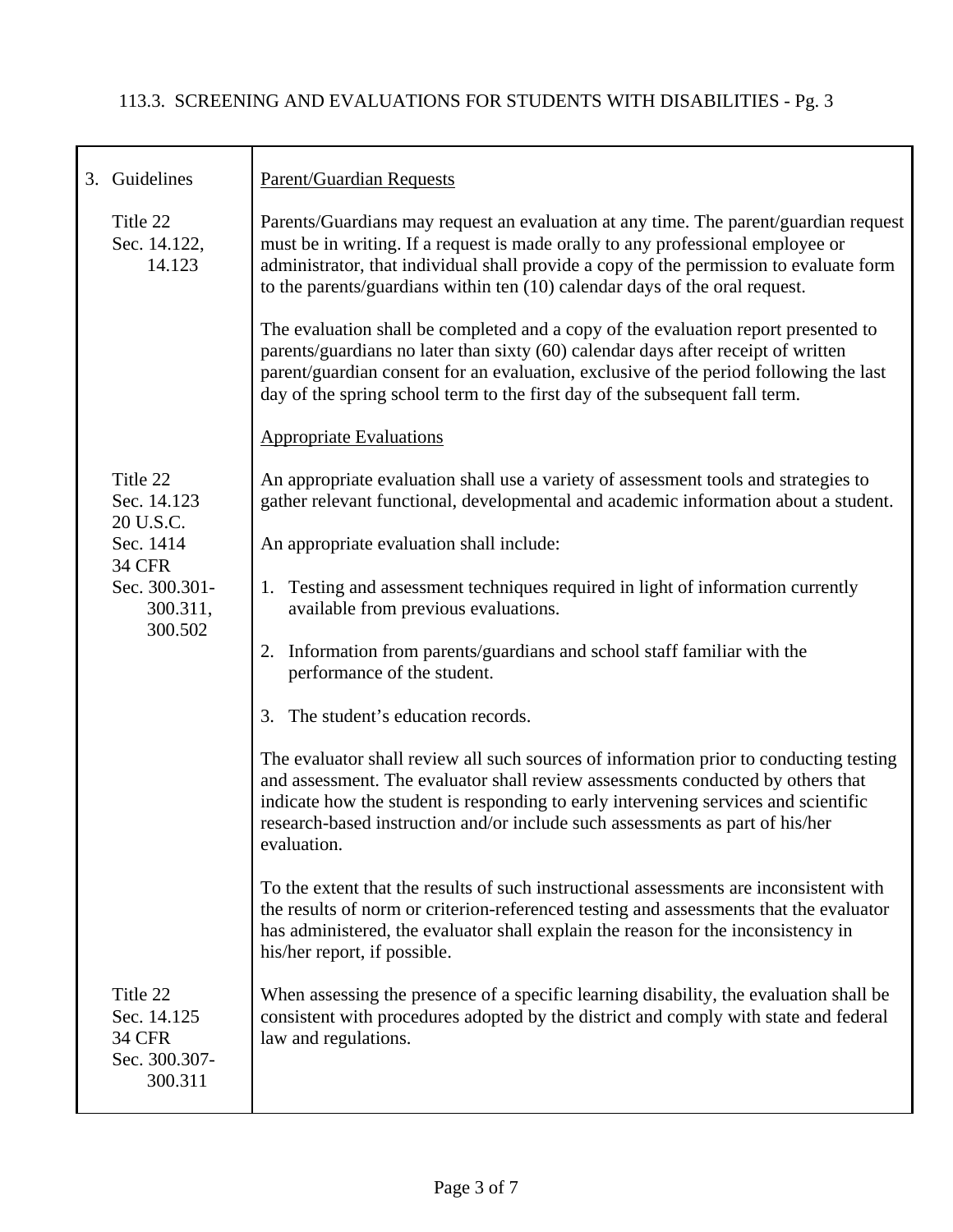$\mathbf{I}$ 

| Testing and assessment procedures shall be selected and administered to yield valid<br>measurement or assessment of the construct or quality they purport to measure or<br>assess. The evaluator shall administer any testing or assessment procedures in a<br>manner consistent with the requirements and recommendations of the publisher of the<br>test or procedure and in compliance with applicable and authoritatively recognized<br>professional principles and ethical tenets. S/He shall report any factor that might<br>affect the validity of any results obtained. |
|---------------------------------------------------------------------------------------------------------------------------------------------------------------------------------------------------------------------------------------------------------------------------------------------------------------------------------------------------------------------------------------------------------------------------------------------------------------------------------------------------------------------------------------------------------------------------------|
| All assessments and evaluation materials shall be selected and administered so as not<br>to be discriminatory on a racial or cultural basis. Where feasible, assessments and<br>evaluations shall be administered in a language and form most likely to provide<br>accurate information about the student.                                                                                                                                                                                                                                                                      |
| The evaluation shall include an observation of the student in an educational setting,<br>unless the student is not currently in such a setting. The evaluator shall obtain<br>information concerning the performance of the student directly from at least one (1)<br>current teacher of the student, unless s/he does not have a current teacher.                                                                                                                                                                                                                              |
| The evaluator shall hold an active certification that qualifies the evaluator to conduct<br>that type of evaluation. If certification is not issued for the particular area of<br>professional practice in which the evaluator is lawfully engaged, the evaluator shall<br>hold such license or other credentials as required for the area of professional practice<br>under state law.                                                                                                                                                                                         |
| The evaluator shall prepare and sign a full report of the evaluation containing:                                                                                                                                                                                                                                                                                                                                                                                                                                                                                                |
| 1. Clear explanation of the testing and assessment results.                                                                                                                                                                                                                                                                                                                                                                                                                                                                                                                     |
| 2. Complete summary of all test scores, including, for all standardized testing<br>administered, all applicable full scale or battery scores; domain or composite<br>scores; and subtest scores reported in standard, scaled, or T-score format.                                                                                                                                                                                                                                                                                                                                |
| 3. Complete summary of all information obtained or reviewed from sources other<br>than testing conducted by the evaluator.                                                                                                                                                                                                                                                                                                                                                                                                                                                      |
| 4. Identification of all special education and related services needs and relevant<br>information that directly assists persons in determining the educational needs of<br>the student.                                                                                                                                                                                                                                                                                                                                                                                         |
| 5. Specific, individualized recommendations for consideration by the IEP team for<br>educational programming and placement to enable the student to participate as<br>appropriate in the general education curriculum in the least restrictive<br>environment, as defined by federal and state law and regulations.                                                                                                                                                                                                                                                             |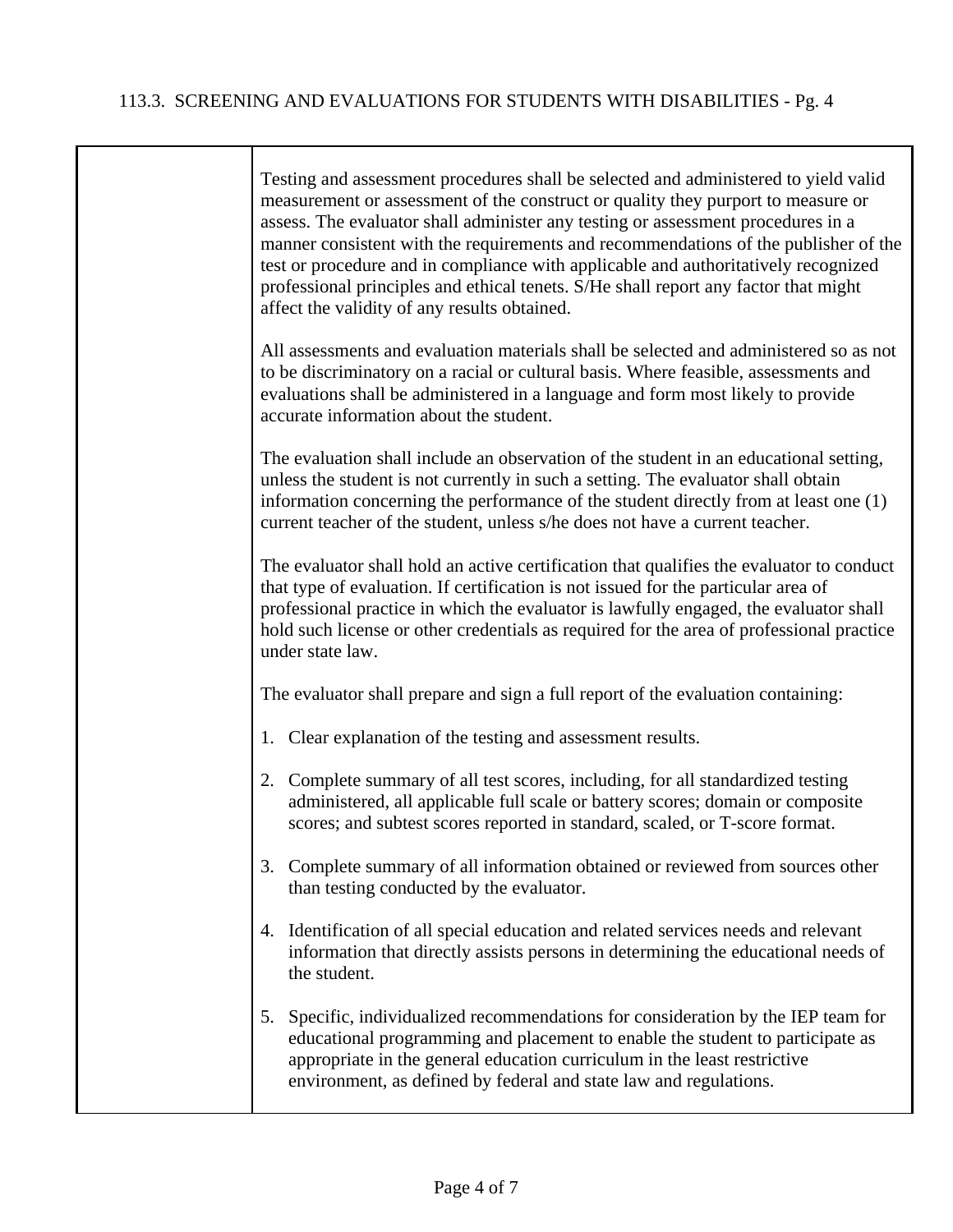|                                                                                                 | Re-Evaluations                                                                                                                                                                                                                                                                                                                                                                                                                                                                                                                                                                                                                                                                                                                                                                                                                                                                                                                                                                                                                                                                                                                                                                                      |
|-------------------------------------------------------------------------------------------------|-----------------------------------------------------------------------------------------------------------------------------------------------------------------------------------------------------------------------------------------------------------------------------------------------------------------------------------------------------------------------------------------------------------------------------------------------------------------------------------------------------------------------------------------------------------------------------------------------------------------------------------------------------------------------------------------------------------------------------------------------------------------------------------------------------------------------------------------------------------------------------------------------------------------------------------------------------------------------------------------------------------------------------------------------------------------------------------------------------------------------------------------------------------------------------------------------------|
| Title 22<br>Sec. 14.124<br><b>34 CFR</b><br>Sec. 300.303<br>PARC v. Com.<br>343 F. Supp.<br>279 | Re-evaluations shall be conducted within the timeframes required by state and federal<br>laws and regulations unless the parent/guardian and the district agree in writing that a<br>re-evaluation is unnecessary. For students with mental retardation, the re-evaluation<br>cannot be waived. The group of qualified professionals that reviews the evaluation<br>materials to determine whether the child is a student with a disability shall include a<br>certified school psychologist when evaluating a student for autism, emotional<br>disturbance, mental retardation, multiple disabilities, other health impairment,<br>specific learning disability and traumatic brain injury.                                                                                                                                                                                                                                                                                                                                                                                                                                                                                                        |
|                                                                                                 | Copies of the re-evaluation report shall be disseminated to parents/guardians at least<br>ten $(10)$ days prior to the meeting of the IEP team unless this requirement is waived<br>in writing.                                                                                                                                                                                                                                                                                                                                                                                                                                                                                                                                                                                                                                                                                                                                                                                                                                                                                                                                                                                                     |
|                                                                                                 | <b>Independent Educational Evaluations</b>                                                                                                                                                                                                                                                                                                                                                                                                                                                                                                                                                                                                                                                                                                                                                                                                                                                                                                                                                                                                                                                                                                                                                          |
| <b>34 CFR</b><br>Sec. 300.502                                                                   | A parent/guardian who disagrees with the results or content of an evaluation<br>performed or obtained by the district may request an independent educational<br>evaluation at district expense. A parent/guardian is entitled to only one (1)<br>independent educational evaluation at public expense each time the district conducts<br>an evaluation with which the parent/guardian disagrees. The independent educational<br>evaluation must arise from parents'/guardians' disagreement with the district's most<br>recent evaluations or re-evaluations of the student. The district shall be entitled to a<br>copy of all results of independent educational evaluations conducted at public<br>expense. If an oral request for an independent educational evaluation is made to a<br>professional employee or administrator, that person shall inform the parent/guardian<br>that the request must be in writing. If the native language of the parent/guardian is<br>other than English, the requirement that the parent/guardian make his/her request in<br>writing shall be conveyed by whatever means practicable and, where feasible, in the<br>native language of the parent/guardian. |
|                                                                                                 | A written request for an independent educational evaluation at district expense shall<br>be immediately forwarded to the Director of Special Education, who may, upon<br>receipt of the written parent/guardian request, ask that the parent/guardian state<br>his/her reasons for disagreement with the evaluation conducted or proposed by the<br>district. The district cannot require the parent/guardian to do so, and the refusal of the<br>parent/guardian shall not delay the process required by this policy.                                                                                                                                                                                                                                                                                                                                                                                                                                                                                                                                                                                                                                                                              |
|                                                                                                 | The criteria under which the independent educational evaluation at public expense is<br>obtained must be the same as the criteria used by the district in conducting an<br>appropriate evaluation, including the location of the evaluation and the qualifications<br>of the examiner, to the extent those criteria are consistent with the                                                                                                                                                                                                                                                                                                                                                                                                                                                                                                                                                                                                                                                                                                                                                                                                                                                         |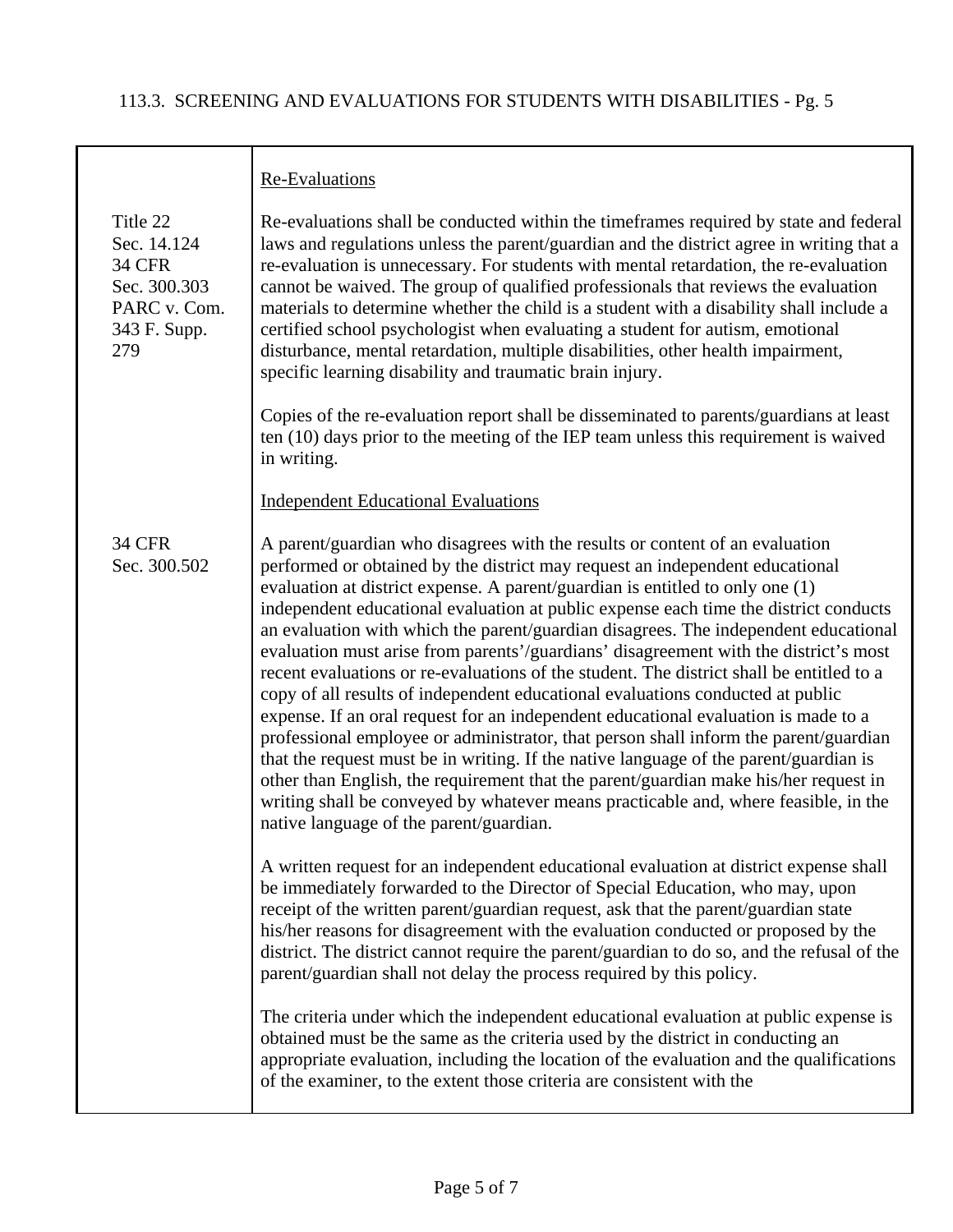| parent's/guardian's right to an independent educational evaluation at public expense.<br>The qualified examiners who conduct the independent educational evaluation may<br>not be employed by the public agency responsible for the education of the student.                                                                                                                                                                                                                                                                                                                                                              |
|----------------------------------------------------------------------------------------------------------------------------------------------------------------------------------------------------------------------------------------------------------------------------------------------------------------------------------------------------------------------------------------------------------------------------------------------------------------------------------------------------------------------------------------------------------------------------------------------------------------------------|
| Within ten (10) school days of receipt of a request for an independent educational<br>evaluation in writing from a parent/guardian, the Director of Special Education shall<br>either initiate a due process hearing to show that the district's evaluation is<br>appropriate and notify the parent/guardian in writing that s/he has done so or issue to<br>the parent/guardian correspondence containing:                                                                                                                                                                                                                |
| 1. Assurance that the district will pay for an independent educational evaluation as<br>long as the evaluation meets all of the requirements of an appropriate evaluation<br>and is in compliance with this policy.                                                                                                                                                                                                                                                                                                                                                                                                        |
| 2. Statement that the district will not pay for the evaluation until it receives directly<br>from the evaluator a complete copy of a report of that evaluation and determines<br>that the evaluation is in compliance with this policy.                                                                                                                                                                                                                                                                                                                                                                                    |
| 3. Request that the parents/guardians consider accessing reimbursement for all or<br>part of the evaluation from public or private sources of insurance or<br>reimbursement, together with a clear assurance that the parent/guardian is not<br>required to do so and that the district will pay any cost not covered by such<br>sources.                                                                                                                                                                                                                                                                                  |
| 4. Directions that the parent/guardian is responsible for arranging for the evaluation<br>and ensuring that the evaluator contacts the Director of Special Education to<br>arrange for payment of the evaluation.                                                                                                                                                                                                                                                                                                                                                                                                          |
| Upon request, the district shall provide to parents/guardians information about where<br>an independent educational evaluation may be obtained.                                                                                                                                                                                                                                                                                                                                                                                                                                                                            |
| If the evaluation has already been conducted and paid for, the district shall issue<br>correspondence advising the parent/guardian that the district will not reimburse the<br>parent/guardian for the evaluation until it receives a complete and unredacted copy of<br>the report of the evaluation and determines that the evaluation is in compliance with<br>this policy. The district shall require documentation substantiating that the<br>parents/guardians paid for or incurred the obligation to pay for the evaluation without<br>reimbursement from a public or private source of insurance or reimbursement. |
| The Director of Special Education shall send the correspondence to the<br>parent/guardian by certified mail or by other independently verifiable means of<br>conveyance and enclose a copy of this policy.                                                                                                                                                                                                                                                                                                                                                                                                                 |
|                                                                                                                                                                                                                                                                                                                                                                                                                                                                                                                                                                                                                            |